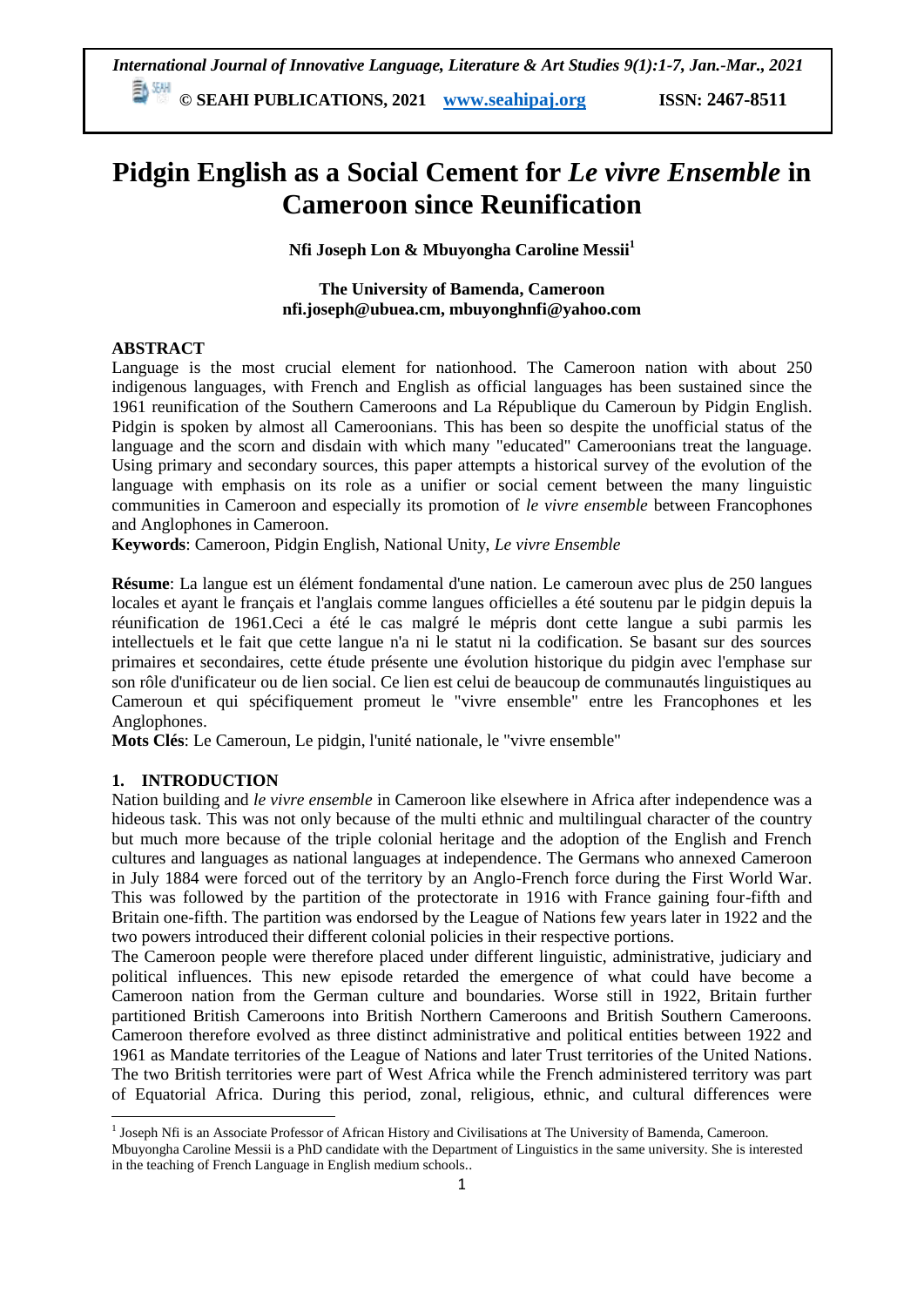accentuated by the colonial powers or administering authorities and by contacts with the different peoples of the two geographical zones of Africa (West and Equatorial Africa).

In February 1961 the British Southern Cameroons voted in a United Nations organised Plebiscite to gain independence with the French administered Cameroon which had gained independence in January 1960 as the Republic of Cameroon. On October 1, 1961 the Federal Republic of Cameroon was born following the reunification of British Southern Cameroons and the Republic of Cameroon (Nfi,2014). The reunification of Cameroon was expected to serve as an example for African Unity and convince sceptics that French and British cultures could cohabit in Africa. Unfortunately this was not the case. The Federation was abolished in 1972 and in 1984, the name of the country was changed from the United Republic of Cameroon adopted with the 1972 constitutional reform to the Republic of Cameroon, the name the French administered territory adopted at independence in 1960. These reforms, bad governance, Biya's prolonged stay in power since 1982, social distress, Anglophone marginalisation etc provoked the Anglophone crisis. The crisis became violent and bloody from November 2016 when Anglophone Lawyers and Teachers protested against the francophonisation of the judiciary and education systems in the two Anglophone regions of Cameroon, the North West and South West Regions.

With the crisis, the unity of the nation was questioned and *le vivre ensemble* threatened more than ever before. The political stability and social cohesion long enjoyed by Cameroon gave way to chaos, ghost towns, assassinations and gun battles between the regular army and separatist fighters called "Amba" boys. Pidgin English which had contributed to the calm and stability and peaceful coexistence between Anglophones and Francophones since 1961 was unfortunately ignored by policy makers and even scholars. This study brings out the historical importance of the language and argue that it was this language that united Cameroonians whenever other issues divided them. The encouragement and popular use of Pidgin reduced if not erased in some areas the geophysical and psychological boundaries of *Francophonism* and *Anglophonism*.

#### **11. History of the Cameroon Pidgin English (CPE)**

The CPE started along the coast of Cameroon in the last quarter of the 15th century when Portuguese sailors and traders came in contact with the Duala and Bimbia communities. The contact was forced to produce a new language, a blend of Portuguese and some local words because the Europeans could not understand the numerous indigenous languages. So many Portuguese words were borrowed and adulterated by the new language, Pidgin. Words like 'mimbo' (drink), Pikin from Portuguese 'Piqueno ' (child) and 'Palaver' from Portuguese Palava (trouble) are still common CPE words today.

The Trans-Atlantic Slave Trade years (1400-1800) contributed in increasing the vocabulary and influence of the language as Spanish, Dutch, German and English words were borrowed by the speakers of pidgin. In 1844, the Baptist Missionaries arrived Fernando Po and set up mission stations in Duala and Bimbia. They introduced formal education as a method of evangelisation and consequently learned pidgin. The slave Trade, Legitimate Trade, Missionary works and the presence of European traders/officers of the British Naval Squadron along the coast of Cameroon before 1884 led to the birth of pidgin as these foreigners attempted to interact with the indigenes.

When the Germans annexed Cameroon in July 1884, the official policy was the eradication of English Language and all its varieties. The teaching of English language was banned in all schools in favour of German (Rudin, 1931, p.107). Unfortunately for the Germans, CPE survived in trade centres, ports, mission stations and plantations where the indigenous traders, converts and forced labourers converged from the hinterlands speaking different languages. The construction of roads like the Yaounde-Kribi road and railways like the Nkongsamba-Bonaberi and the Douala-Yaounde rail lines served as fertile ground for the growth and development of CPE given that these work sites brought together people from diversified ethnic and linguistic backgrounds (Kouega,2007,p.6) The arrival of some newly freed slaves in Victoria and in the German plantations from Fernando Po, Liberia and Sierra Leone increased the use of Pidgin along the coast of Cameroon (Ekanjume-Hongo,2016,p.156). Pidgin was more used than German given that those who were introduced to the German Language were mostly the pupils and the few Cameroonians who benefited from German scholarships to study in Germany. CPE therefore served as a social cement in German Kamerun more than the official language and despite the ban.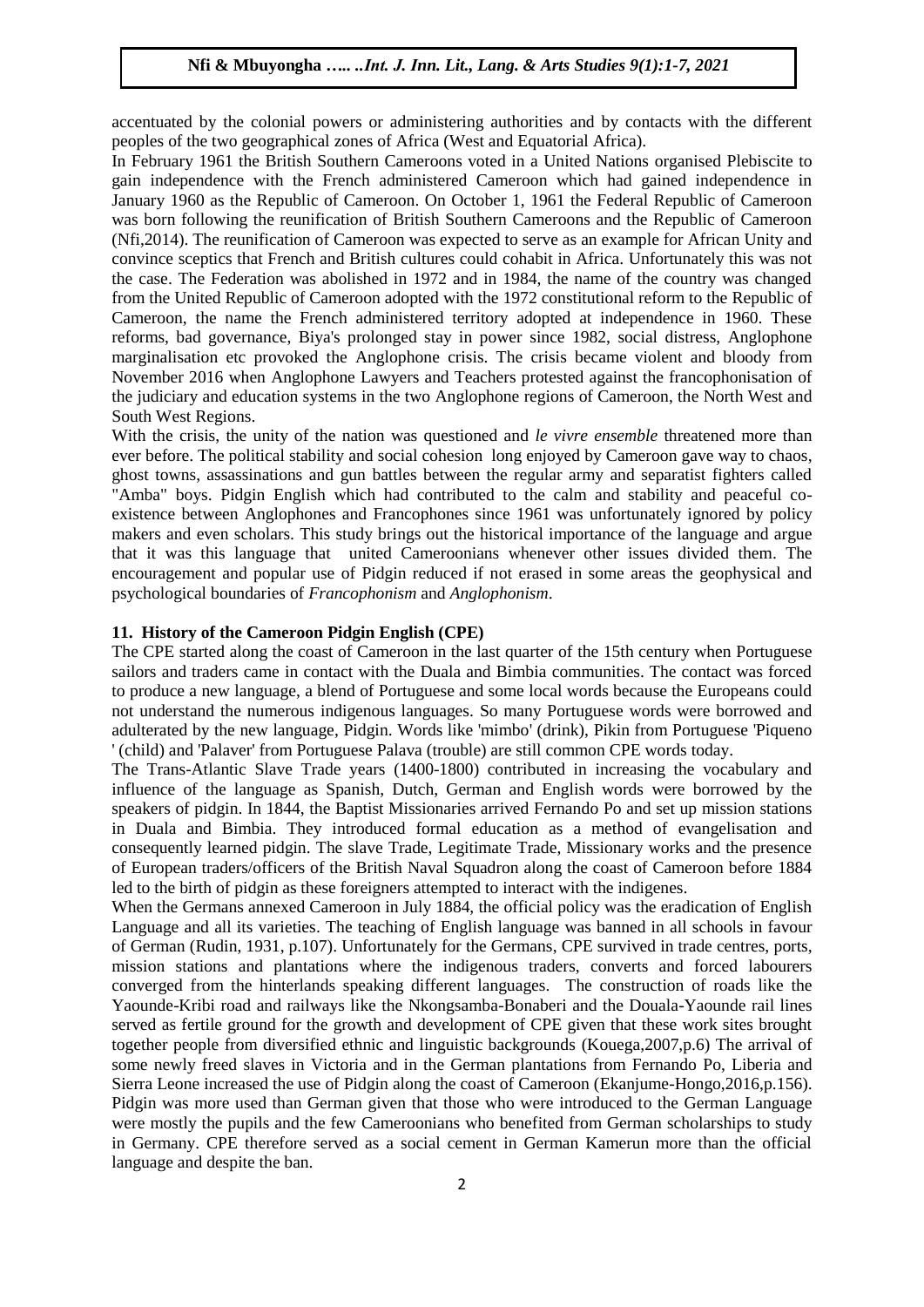During the First World War (1914-1919), Germany was defeated and sent out of Cameroon. The war was largely fought by British, Nigerian and other West African soldiers who used Pidgin to interact with the people during the wartime years (Nfi, 2017). For this reason, Pidgin survived even in the territory that was to become French Cameroon. When the war ended, Britain and France divided Cameroon into two unequal territories. British Cameroon had English as the language of education and administration while French Cameroon had French as the language of education and administration. In both British and French Cameroons, the use of German was banned as part of the de-Germanisation of Cameroon (Lang, 2017,p.124). This favoured the spread of CPE

Although English and French languages and the different cultures divided Cameroonians, CPE continued to unite them. It was the language used whenever people from diverse background came together. This was seen in the Cameroon Development Corporation (CDC) plantations at the coast of British Cameroons where workers from Nigeria, French Cameroons and the British Southern Cameroons were employed by the colonial planters. Here in the plantations, Pidgin English developed new varieties with the introduction of Igbo, Bamileke, Bassa and Ewondo words and accents.

In the Mungo District in French Cameroon where workers came from both sectors of Cameroon and along the Anglo-French borders from Dschang to Douala, Pidgin became a common medium of communication widely used by divided ethnic groups for trade and socio-cultural intercourse. About 70 percent of the people from Dschang to Douala in French Cameroon used Pidgin effectively (Nzume, 2004, p.116). Long distance trade between Nkongsamba and Bamenda or Kumba continued in pidgin. Trade between Douala/Victoria and Port Harcourt/Calabar remained significant and in pidgin. This was also promoted by a colony of Nigerians in Douala who dominated *marché* Lagos.

The missionaries in French Cameroon were not left out in the use of Pidgin for evangelisation. Some missionaries in French Cameroons continued with evangelisation in pidgin. It should be recalled that the partition line divided some Mission Stations from their out stations but the missionaries continued to visit these out stations which were politically out of their sphere of evangelisation. For example, the Basel Mission in British Cameroon continued to depend on the pastors in the French territory until 1925 when the British authorities lifted the restriction on, and allowed the German Basel to go back to their missions stations in the Southern Cameroons (Nzume, 2004,p.206). Christians and Catechumens of Bakossi Land under Pius Epie continued to trek to Dschang or Douala to pass their confession or be baptised by French clergy (Nfi, 2017, p.1121).

The Catholics more than any other group promoted the use of Pidgin for evangelisation in French Cameroon. It was even in French Cameroon that Rev. Father Joseph Plisoneau of the Nkongsamba Diocese, 1920-1930 wrote the first Pidgin English series of the Gospel books with commentaries, a catechism and a bible history book. At one time in Dschang, the use of Pidgin English by the Catholic clergy in the churches developed to such an extent that the French Colonial authorities intervened to save the French Language. In a sternly worded letter the French Governor warned the *Vicaire Apostolique de Dschang* to stop the use of Pidgin at the detriment of French (Nfi,2017,p.1122) Generally therefore indigenous traders, converts and workers resisted the artificial Anglo-French boundary as cross border movements and socio-cultural intercourse increased with pidgin as their vehicle of communication.

It was from this resistance to the borders and the Anglo-French balkanisation of Cameroon that the idea of reunification was initiated by French Cameroonians settled in the British Cameroons. Proreunification meetings in Kumba in 1951, 1952 and 1958 that had participants from both Cameroons were all in pidgin. Foncha's Plebiscite campaign speeches and declarations in 1959 and 1960 in Kumba, Douala, Loum, Nkongsamba, Dschang, Santa and Bamenda were all in pidgin. Pidgin therefore united and socially cemented the relationship between a people divided by the Anglo-French cultures, languages and borders. It was on this foundation that the Cameroon 'nation' was built in 1961 when the two Cameroons reunited at independence to form the Federal Republic of Cameroon.

#### **111**. **CPE, Nation Building and** *le Vivre Ensemble* **Since 1961**

The birth of the Federal Republic of Cameroon on October 1, 1961 following the reunification of the British Southern Cameroons and French administered Cameroon already independent as the Republic of Cameroon gave CPE fresh impetus. The increase in the movement of people and volume of trade between West and East Cameroon promoted the use of CPE and brought to it influences from French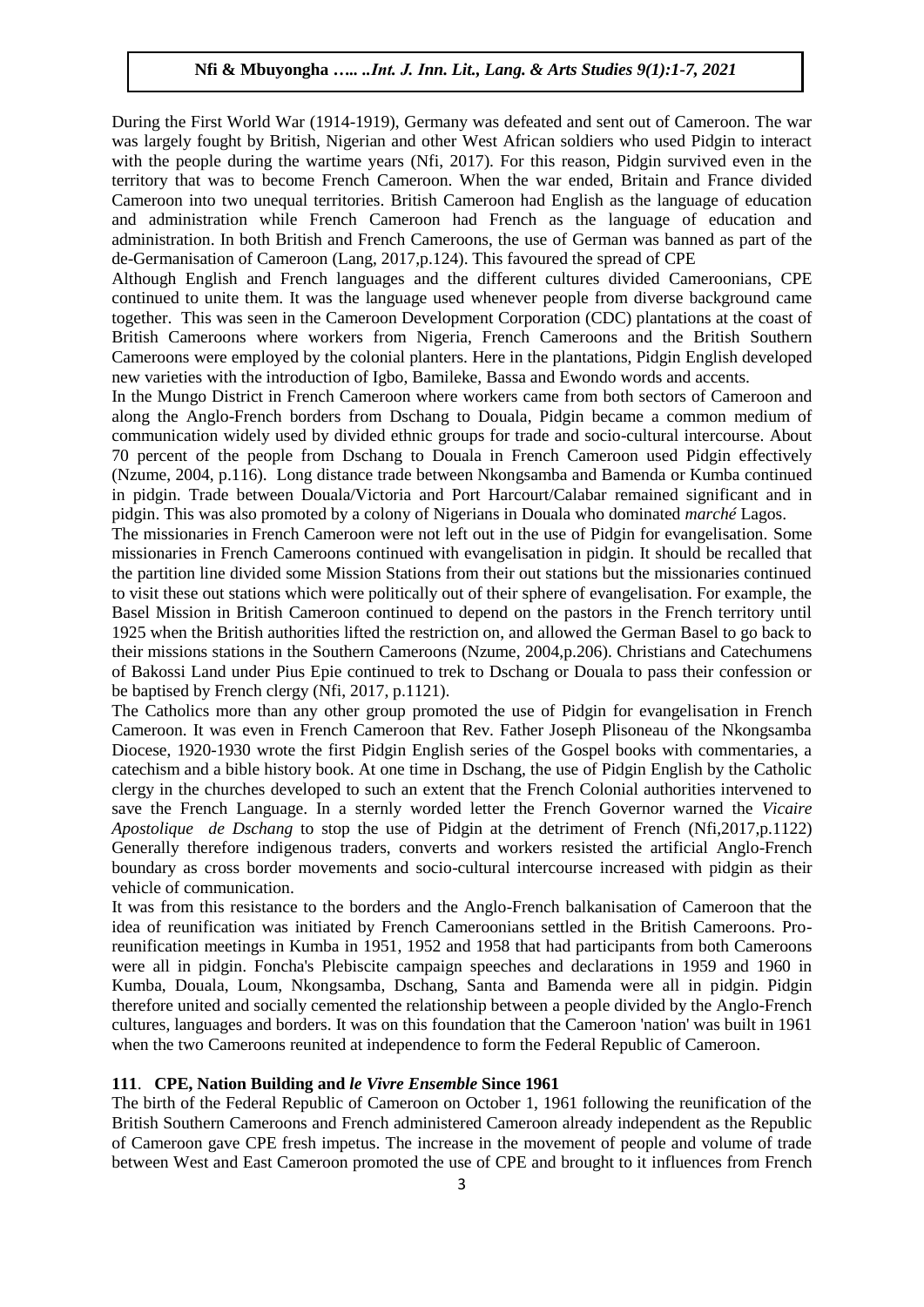Language and other local languages in East Cameroon. Trade and population/labour movements in the 1960s led to the rise of heterogeneous settlements in both rural and urban areas with CPE as the mother tongue. This was the case with New Bell in Douala, Kemkem in the West Region, Makenene in the Centre Region and many others.

In 1972 the political elite in West Cameroon made use of Pidgin English as a unifying language when they went out to campaign for a massive vote in favour of a unitary state. Foncha, Muna, Jua and others toured the territory convincing the electorate in Pidgin to accepted Ahidjo's proposed unitary state. The 1970s was also a decade of Pidgin English because a popular Nigerian musician of Cameroon origins Prince Nico Mbarga used Pidgin to pass a series of social messages in songs like "Sweet Mother", Aki Special", "Family Movement" and others. His music was consumed all over Cameroon because of the language used<sup>2</sup>. In fact Mbarga made a great impact in West and Central Africa with his Pidgin as both Francophones and Anglophones identified with his music. He was the pride of all Cameroonians from 1975 to 1981 when he dominated the music scene

The most noticeable development or integrative use of the CPE came in the late 1980s and early 1990s with the economic crisis and reintroduction of multiparty democracy when popular social and political figures used the CPE to mobilise the masses or win sympathy for their courses across the linguistic divide. This was the case with the popular musician Lapiro de Mbanga *alias Ndinga man.* He did not only introduce new words into the CPE (like *Ndinga* meaning guitar) he used it to reawaken the conscience of the people, condemn vices like corruption and prostitution and castigate the egoism, favouritism and tribalism that characterised the ruling CPDM oligarchy. His use of CPE in songs like "Mimba We", "Na Foua", "Kop Nie"," Na Wou Go Pay" and "Na You" was able to educate the masses across the natural and official linguistic divide and teach them to cope with changing times in their society and to resist bad leadership (Toh, 201,p.254). In fact CPE gain a new momentum in the 1980s with the popularity of the songs of Lapiro de Mbanga

Lapiro de Mbanga's version of the CPE became very fashionable amongst the youths especially in the motor parks, train stations, markets and drinking spots. Many Cameroonians identified with Lapiro and their nation Cameroon regardless of the linguistic divide. With the unifying nature of Lapiro's Pidgin songs, many other musicians copied his example and CPE became the national music language. This was the case with Petty Pays, Elchik Echedong, Prince Afoa Kom, Prince Eyango, Moni Bile. Regardless of the musical genre (Makossa, Bend Skin, Njang, Bekutsi etc), Pidgin united the entire nation behind these artists. CPE was therefore used by musicians because it was a national emblem (Nguefak, 2013, p.86)

The political class did not remain indifferent to the use of CPE. With the social distress and economic crisis that ravaged especially the urban centres, John Fru Ndi founder of the Social Democratic Front (SDF) decided to use CPE as his vehicle of communication as he addressed crowds of Cameroonians in the major towns in the 1990s. His party the SDF was even given a pidgin name "Suffer Don Finish" meaning the end of distress and sufferings (Krieger, 2008,p.5). There is no doubt that the use of CPE contributed significantly to the popularity and nationwide support for Fru Ndi and his party in the 1990s. In 1992 he was second in the official results of the presidential elections and his votes were from all the ten provinces of Cameroon.<sup>3</sup> Given the importance of CPE in political propaganda, the SDF decided to use the language during all its audio-visual media campaigns and political party slots at the Cameroon National Television (CRTV). This example was copied by many other political parties as the political competitions became intense with frequent legislative and presidential elections.

With the liberty laws of 1990, many private audio-visual media also moved rapidly in to broadcasting in CPE in order to capture listeners and viewers who for long were only used to the state owned CRTV. Spectrum Television (STV), Equinox Television and Radio, Canal 2 International Television and many other televisions and radio stations started broadcasting programs in CPE in the 1990s.

 $\overline{a}$ 

<sup>2</sup> Nico Mbarga was born in Nigeria the 1st of January 1950 of a Nigerian mother and a Cameroonian father. He escaped to Cameroon during the Nigerian Civil War and learned music. He is renowned for his hit song "sweet mother" which is also called "African anthem" as it was voted Africa's favourite song by BBC readers and listeners in 2004. Mbarga sold over 13 million copies of this song. He died on the 24th of June 1997 as one of Africa's most influential performers

<sup>&</sup>lt;sup>3</sup> According to the National Democratic Institute (NDI) an America NGO that observed the elections, Fru Ndi won the elections but the incumbent Paul Biya was declared winner.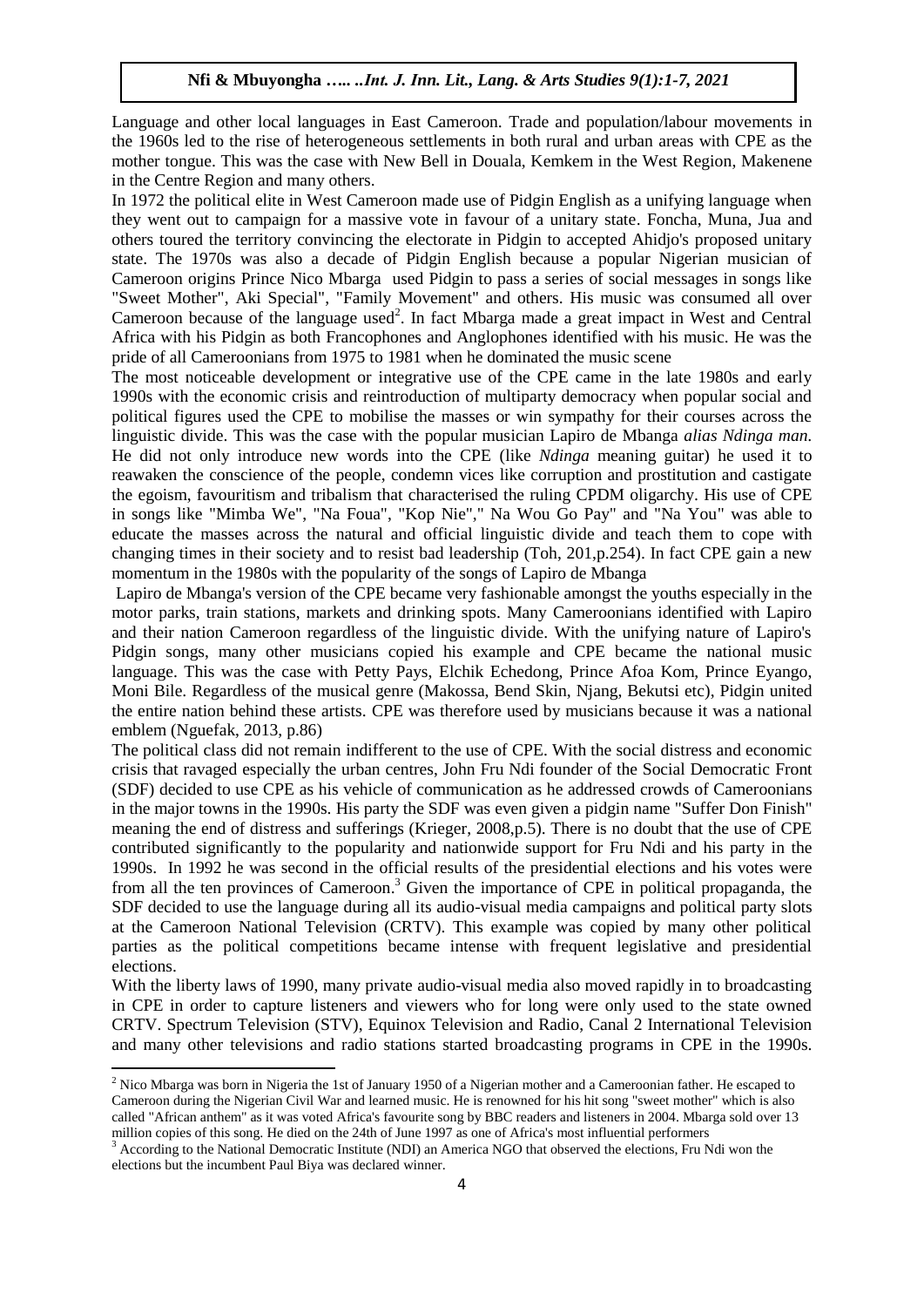Today News broadcast in CPE in these television and radio stations are amongst the most popular audio-visual programs in Cameroon. This indicates the accessibility of CPE and its role as a federating language

Reforms in the education sector especially from 1992 also favoured the emergence of CPE as a factor of unity and *le vivre ensemble*. There was the proliferation of bilingual primary and secondary schools that brought together pupils and students from many ethnic groups with different linguistic backgrounds. At the level of the university, the creation of Anglo-Saxon type universities in Buea in 1992 and Bamenda in 2010 and the multiplication of professional or vocational schools all over the country increase contact amongst the youth. This was more so because the Francophone community became more interested in the Anglophone subsystem of education. Many Francophone parents therefore send their children to these English medium schools (Atechi, 2015, p.25). The rush for English medium schools in Douala, Yaounde, Buea, Bamenda, Garoua, Maroua, Bafoussam and other towns did not only lead to the emergence of what Atechi (2015) calls Cameroon Francophone English. The contact between students from diverse linguistic backgrounds led to the emergence of a new variety of CPE. The schools in the urban centres and the universities therefore became save heavens for a variety of CPE which linguists have called *Camfranglais<sup>4</sup>* . The students spoke a language that was a mixture of some Cameroon languages, French and English in and out of the campuses thereby ensuring unity and *le vivre ensemble* despite the official linguistic divide. In fact *Camfranglais* became a new language for a Cameroon divided by linguistic differences and multiparty politics (Neba, 2007) .

It should be mentioned here that this campus variety of CPE despite its popularity was forbidden by the official regulations in the schools and universities. In most of the campuses there were bill boards and notices emphasising the importance of either English or French as languages of success and prosperity. This could be seen in the University of Buea which was considered as a save heaven for Standard English. Here, anti-Pidgin bills read as follows "succeed at university by avoiding Pidgin on Campus", "Pidgin is like AIDS-Shun it", "English is the password not Pidgin", "Commonwealth speak English not Pidgin," and "If you speak Pidgin you will write Pidgin" (Tande, 2004) The authors of the anti-Pidgin bills claim that the use of Pidgin by pupils and students interferes with their acquisition of English, the language that guarantees upward social mobility. This opinion ignored the relevance of CPE as a social cement necessary for unity and *le vivre ensemble* given that any claim to an identity is incomplete if it has no language through which it is manifested.

Apart from schools and universities, *Camfranglais* was also used by musicians to reach the youthful population. This was the case with those involved in street music or rap. In 2014 Koppo composed a song "Si tu vois ma go" which became very popular with both Anglophone and Francophone youths because of his perfect blend of French, English and Pidgin in the song. The rallying character of this language convinced some companies especially mobile telephone companies like MTN and ORANGE Cameroon to use *Camfranglais* to advertise their products. Brewery companies like *Les Brasserie du Cameroun* and *Union Camerounaise de Brasserie* also made quick promotions of their new products like "Mayang", "Kadji Beer" through the use of adverts in CPE. This was at the time of liberalisation, competition and boom in the telecommunication and other sectors of the economy. *Camfranglais* therefore continued to unite Cameroonians despite their more than 250 local languages and the official use of English and French.

The Prime Minister of Cameroon Joseph Dione Ngute appointed in February 2019 seem to have understood the need for the use of CPE as a family or unifying language when he visited Bamenda and Buea in June 2019. Appointed to secure a peaceful solution to the Anglophone crisis, his message to the populations could be summarised in this his Pidgin phrase *"Papa Biya don send me say make i can talk say dan dialogue weeh all man di askam so igo be*" which means I have been sent by Biya to confirm the holding of an inclusive dialogue. He used the language understood by all to talk of an upcoming inclusive dialogue seen by many as the road to peace. The political class and observers of the political scene accepted that unlike his predecessor Philomom Yang who distanced himself from the commoners and who hardly use the CPE, Dione Ngute was the man of the moments. Like in the

**.** 

 $4$  The birth of this language could be traced back to the 1970s with the Unitary State and later with the Music of Lapiro de Mbanga but it gained prominence in schools in the 1990s.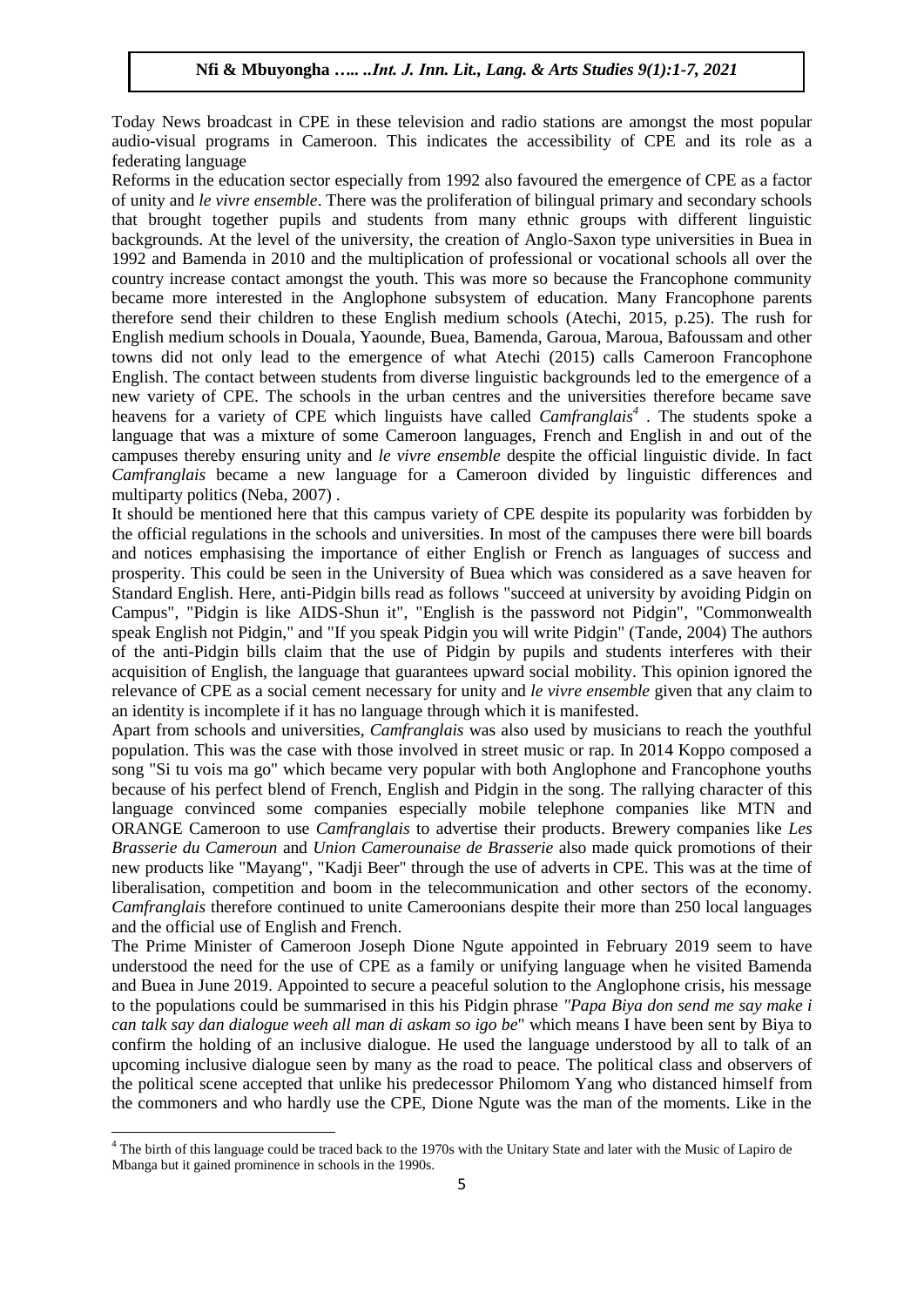1970s, 1980s, and 1990s, the use of CPE greatly contributed in reducing the divide between the minority-majority or oppressor-oppressed hitherto created by the linguistic divide<sup>5</sup>.

#### **1V. CONCLUSION**

There is no doubt that linguistic identity is a prerequisite for cultural/national identity and political stability. With 250 national languages and English and French as Official languages, Cameroon needed a language that had no borders. As Neba et al (2006) have rightly put it, CPE has not been a curse but a blessing to Cameroon as it brought many Cameroonians under one umbrella language. The CPE is amongst the languages of wider communication in five out of the ten regions of Cameroon. The Francophone-Anglophone divide fashioned on English and French languages were overcome in the plantations, worship houses, trade centres and public works sites in the 1930s and 1940s because of the proliferation of CPE. Foncha's reunification messages West and East of the Mungo in the 1950s yielded the desired fruits because of his use of CPE. In the 1980s and 1990s musicians and political actors attracted sympathy and followers because they united the divided people through the use of CPE. It can therefore be concluded that CPE has been the major factor of unity in Cameroon since 1961 despite its unofficial status and the disdain with which practitioners and promoters of the official languages treat it. It is therefore time for the promotion, standardisation, codification and official recognition of CPE.

#### **REFERENCES**

**.** 

- Atechi S**.,** (2015), "The Emergence of Cameroon, Francophone English and the future of English in Cameroon", *British Journal of English Linguistics*,vol.3. pp.23-33
- Ayafor M., (2000)," Kamtok: The Ultimate Unifying Language in Cameroon", *The Carrier Pidgin*, 28:1-3Jan.-Dec, International University Florida
- Anchimbe E.,(2013), "Naming the other; Anglophones references to Francophones in Online discourse", in Fandio P (ed) *Popular Culture and* Representation in Cameroon, Kansas, MAP, PP.17-34.

------------------,"Multilingual Background and the Identity issue in Cameroon"

- Ekanjume-Hongo B., (2016), "An Overview of the Pidgin English of Cameroon", *International Journal of Humanities, Social Sciences and Education*, vol.3, issue2, pp.154-160
- Kouega J-P., (2007), "The Language Situation in Cameroon", *Current Issues in Language Planning*, 8(1), pp.1-9
- Krieger M.,(2008), *Cameroon's Social Democratic Front*, Bamenda, Langaa Publishing CIG
- Lang M K.,(2017), "The Plight of German Missions in Mandate Cameroon: An Historical
	- Analysis", *Brazilian Journal of African Studies*, vol.2, no.3,pp.111-130
- Neba A. et al., (2006), "Cameroon Pidgin English (CPE) as a tool for Empowerment and National Development", *African Study Monograph*, 27(2), pp.39-61
- Ndille R., (2016)," English and French as official languages in Cameroon: The intentionality of Colonial Representations and the failure of a Cameroon- Centric Identity; 1884 and after", *European Journal of Language Studies*, vol.3, no2, pp.17-34
- Nfi J.,(2017), "The Anglo-French Cameroon Boundary as an Opportunity Zone", *Scholars Journal of Arts, Humanities and Social Sciences,* pp.1119-1125
- ------------- (2017), "*Nigerianisation* of the British War Efforts in the Allied Campaign in Cameroon, 1914-1916", Cameroon Commission of Military History, Cameroon and the Great War (1914-1916), National Colloquium of Military History, Paris, L'Harmattan, pp.67-80
- Nguefak A., (2013), "La Chanson Camerounaise comme lieu d'expression et de construction de nouvelles identités linguistiques" in Fandio P (ed) *Popular Culture and Representation in Cameroon,* Kansas, MAP, PP.77-93.

 $<sup>5</sup>$  During the violent days of the Anglophone crisis 2017-2019. French language was not welcomed in the two Anglophone</sup> Regions. It was seen as a "colonial" language.